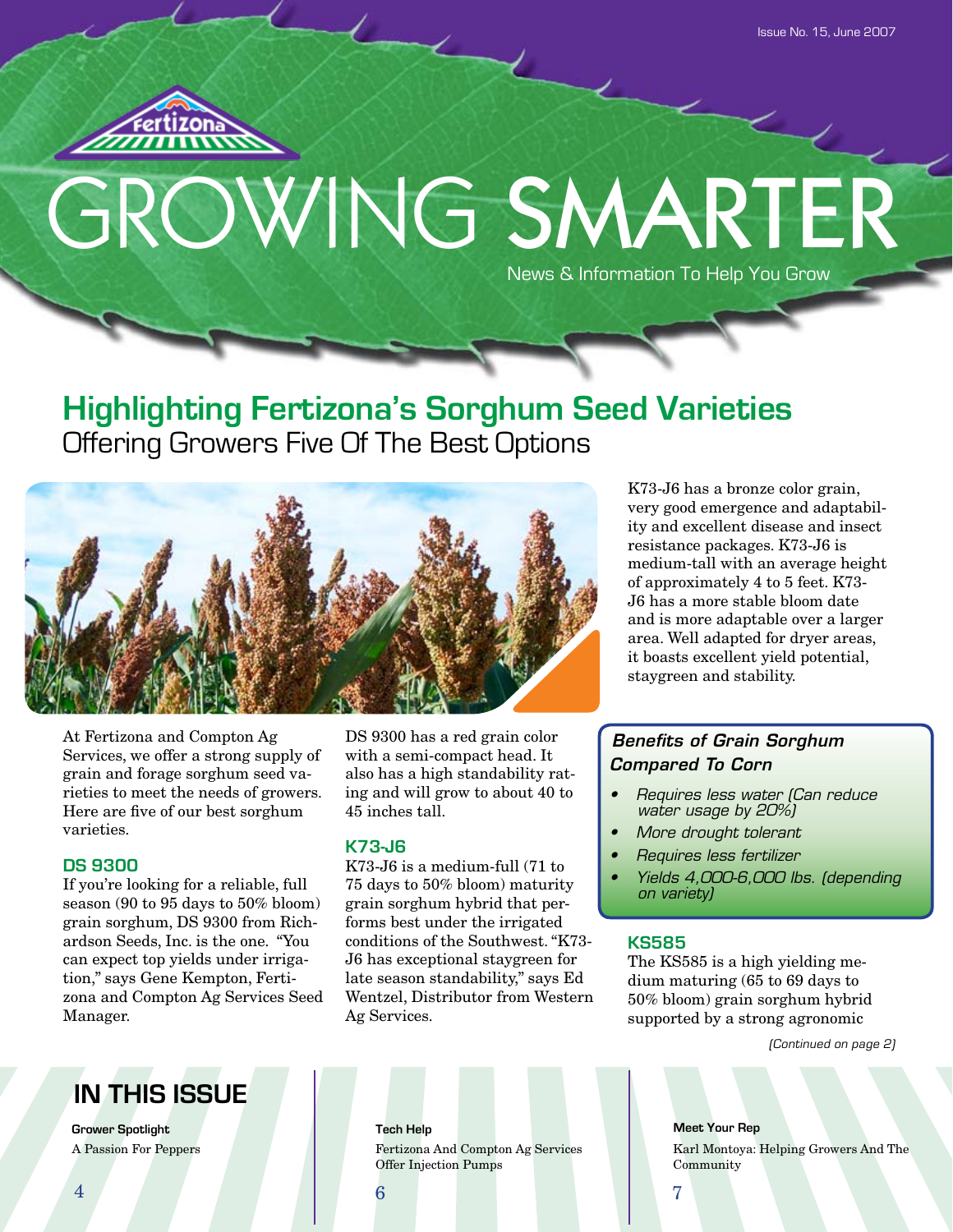## **GROWING SMARTE**

### **COMPTON'S CORNER**

## **We're Here For You...**

To help reduce our dependency on foreign oil, President Bush issued a mandate to increase ethanol production. As a result, ethanol plants have begun springing up all over the country—and Arizona is no exception. Several ethanol plants have already made way to our state with one plant set to open later this summer.

There is some concern that this socalled ethanol craze may be causing fertilizer and seed prices to rise, which they have. No matter what happens, we will stay true to our commitment to serve all your agricultural needs. As always, we will continue to provide you with the supplies and products you need

to produce high-quality crops at a price you can afford.

We're dedicated in making sure we can support your needs. For example, we offer our own proprietary alfalfa seed as well as make our own calcium. We also have our own manufacturing and blending operation. We've increased our storage facilities to house more products, including strong sorghum seed supplies. In the event of a shortage, this means that we are ready to supply you with whatever you need.

Regardless of the impact of ethanol production on the growing industry, we remain dedicated to the grower.

**Jim Compton**



Jim Compton Jr., President, Fertizona and Compton Ag Services.

(Continued from page 1)

## **Highlighting Fertizona's Sorghum Seed Varieties**

package with one of the best early growth characteristics for cooler soils. "KS585 is medium in height with good standability and excellent field uniformity," says Ed Wentzel.

"KS585 has good drought tolerance in the vegetative growth stage, allowing it to better withstand stress and provide a more consistent performance," explains Kempton. "This seed's above average head exertion and good threshability helps maximize easier harvesting."

#### **251**

251 is the perfect variety for those in need of an early maturing sorghum.

"251 has excellent standability and drought tolerance for planting in the more arid areas where water is scarce," says Kempton. "Because it has excellent emergence, 251 can be

planted early in the season. In areas where maturity permits, early planting also lets you doublecrop back to wheat. For the best results, always plant when the soil is 65°F or above."

#### **NK 300**

NK 300 is a medium-early maturing variety and a longtime favorite of growers and dairymen who want to plant a high-yielding, high-quality forage sorghum with low lignin content. NK 300 is a tall variety, growing to about 6 or 7 feet and producing a large head that provides a high grain-to-forage ratio.

NK 300's low lignin content and tolerance for stress add to its appeal among Southwestern growers. **All Service** 

For the best results, Fertizona—San Tan Field Rep Tom Montoya recommends the following herbicide and fertilizer programs for sorghum:

#### *Fertilizer Program*

- Apply 200 to 300 lbs. of 28-26-0 as a pre-plant
- Between early- to mid-season, apply 1-2 different applications of UN-32 (20 gal. per acre each application) as needed

#### *Herbicide Program*

• *AAtrex®*

 Apply after planting, before first irrigation

 or

• *Clarity®*

 Use for broad-leaf weed control when crop rotation is a factor

Clarity is a registered trademark of The BASF Company. AAtrex is a registered trademark of Syngenta.

2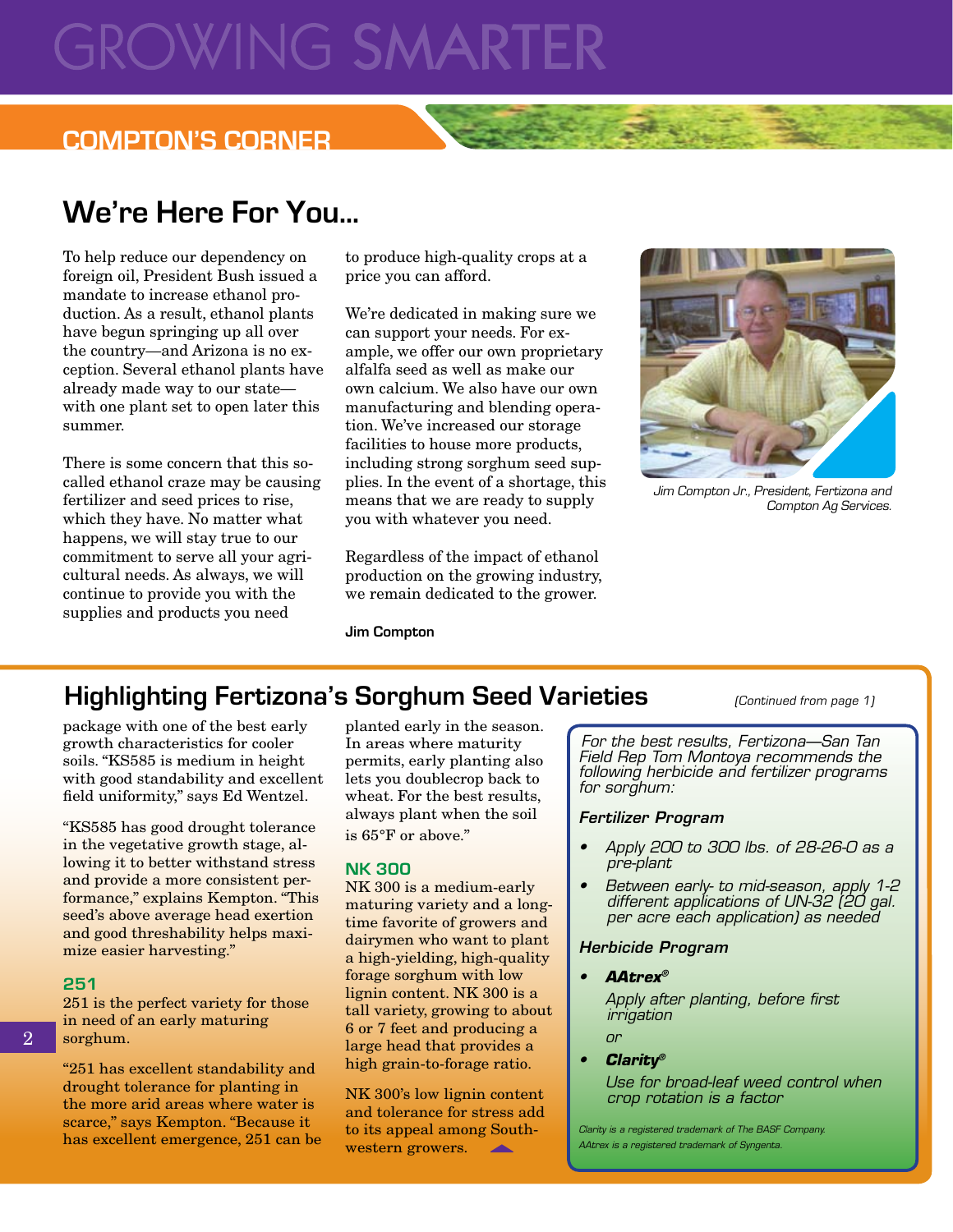### **PRODUCT SPOTLIGHT**

## **Maximize Nitrogen Efficiency With Stabilized Nitrogen** Achieve More Nutrient Control With UMAXX® And UFLEXX®

At Fertizona and Compton Ag Services, we're replacing sulfurcoated urea products with stabilized nitrogen. Stabilized Nitrogen fertilizers such as UMAXX and UFLEXX introduce a new, more economical approach to applying nitrogen fertilizer to turfgrass. Offered in our distinctive SmartBlends, UMAXX and UFLEXX contain a combination of urea, Nitrogen Stabilizer and dicyandiamide.

"The nitrogen stabilizer in UMAXX and UFLEXX controls nitrogen loss due to volatilization," says Larry McGee, Lawn and Garden Manager for Fertizona—Casa Grande. "By slowing down volatilization, you get a longer, continuous feeding period and less chance for turf burn."

UMAXX and UFLEXX also have uniform particle sizes for better coverage and a more even spread.

"The technology behind UMAXX and UFLEXX has shown outstanding results on athletic fields, sod production, ornamentals and turf establishments," says McGee. "It does what it says it will do. And because you get a longer length of feeding with these products, it is a more cost-effective option."

#### *UMAXX*

- • For golf aprons, fairways, greens, tees and heavily sloped areas
- • Performs up to 12-16 weeks
- • Available in standard and mini particle sizes
- Works well as a soluble nitrogen source
- • Analysis 47-0-0

#### *UFLEXX*

- • For fairways, rough areas, landscapes and commercial lawn care
- Performs up to 6-8 weeks
- Can be applied all year long
- • Works well with liquid fertilizer programs
- Analysis 46-0-0

#### Stabilized Nitrogen

Longer, consistent release over 10-12 weeks

Minimal chance of turf burn

Uniform size for a more even spread

UMAXX and UFLEXX are registered trademarks of Agrotain.

Editor's Note: On page 2 of Growing Smarter #14, the photo caption incorrectly identified the golf course pictured as Silverleaf Golf Course. It should have read FireRock Country Club.

#### **New Hires**

We would like to welcome the newest additions to our team.

Jose Galvan Buckeye Driver Angel Alvarez Casa Grande IT Manager David Kimbrell Fennemore Driver Marty Lobato Fennemore Driver

Elio Gonzalez Blythe Driver

Denise Gehrts Buckeye Customer Service Tyke Bennett Casa Grande Seed Sales Manager Carlos Alaniz Casa Grande Bagging Operator Brandon Adams Fennemore T&O Salesperson Cheryl Brown Fennemore Customer Service

Carlos Masini Fennemore Driver Arcenio Lopez Roll Driver Jorge Ochoa Roll Driver Dalen Juan San Tan Yard Assistant Randall Bell San Tan Driver Ken Thompson San Tan Driver Vern Johnson Thatcher Yard Manager Travis Hines Willcox Plant Operator Oscar Fimbres Yuma Driver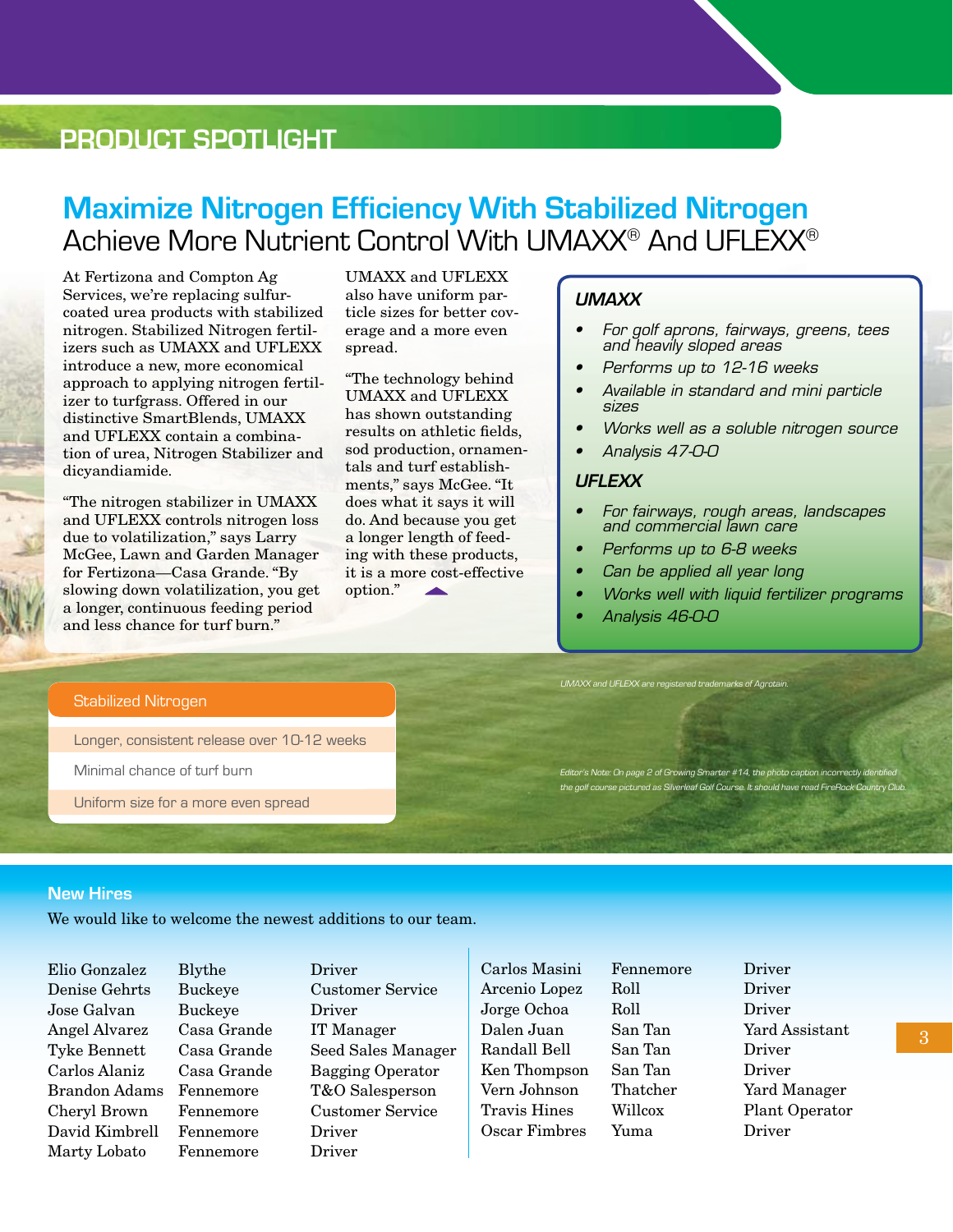## **GROWING SMARTE**

## **GROWER SPOTLIGHT**

## **A Passion For Peppers**

Sierra Farming Company Takes Good Care Of Peppers



Owned by Mark Cook and his wife Jacque, Sierra Farming Company machine-harvets all of its red pepper and garlic crops.

After growing up on a farm, it's no surprise that Mark Cook, owner of Sierra Farming Company, now runs a successful farming business of his own.

"You have to be passionate about farming to be a farmer," says Cook, whose operation is headquartered in Bowie, Arizona. "And farming is in my blood. My dad farms pistachios, and now I'm growing crops of my own."

At Sierra Farming, Cook's main crop is red pepper, but he also grows garlic and cherries.

#### **Taking Care Of Peppers**

4

To keep his peppers healthy, Cook uses ADMIRE® Systemic Protectant™, which he gets from his local Fertizona field rep.

"Before we used ADMIRE, we had to keep a very careful watch for insects," says Cook. "With ADMIRE, you put it out at planting and you don't have to worry about it."

In addition, Cook uses an extensive foliar program and administers a thorough soil test to make sure the peppers are getting what they need. He also is careful not to under- or over-water his crops.

"To be a good pepper farmer, you have to wake up with them every morning and put them to bed every

"In my experience, some farmers apply too many preventive products. I'd rather use products that will ensure the plant's health, such as foliar fertilizers, rather than simply throwing all sorts of chemicals at it. You get more bang for the buck if you focus more on keeping the plant healthy."

*—Grower Mark Cook Shares A Strategy For Healthy Crops*

night," Cook explains. "They are a very management-intensive crop. I check the peppers in the morning, mid-day and around 3 to 4 in the afternoon."

#### **The Labor Issue**

Like most farmers, Cook is also faced with challenges related to labor. In the last two years, Sierra Farming has phased out its jalapeños and green chili crops and cut back the operation's red pepper acreage by 25 percent.

"As a solution to the labor issue, we took up mechanical harvesting in 2001," Cook says. "We were one of the first operations to adopt this technology."

At Sierra Farming, Cook and his crew mechanically harvest 100 percent of the peppers and garlic. However, Cook says that in terms of thinning and weeding, labor short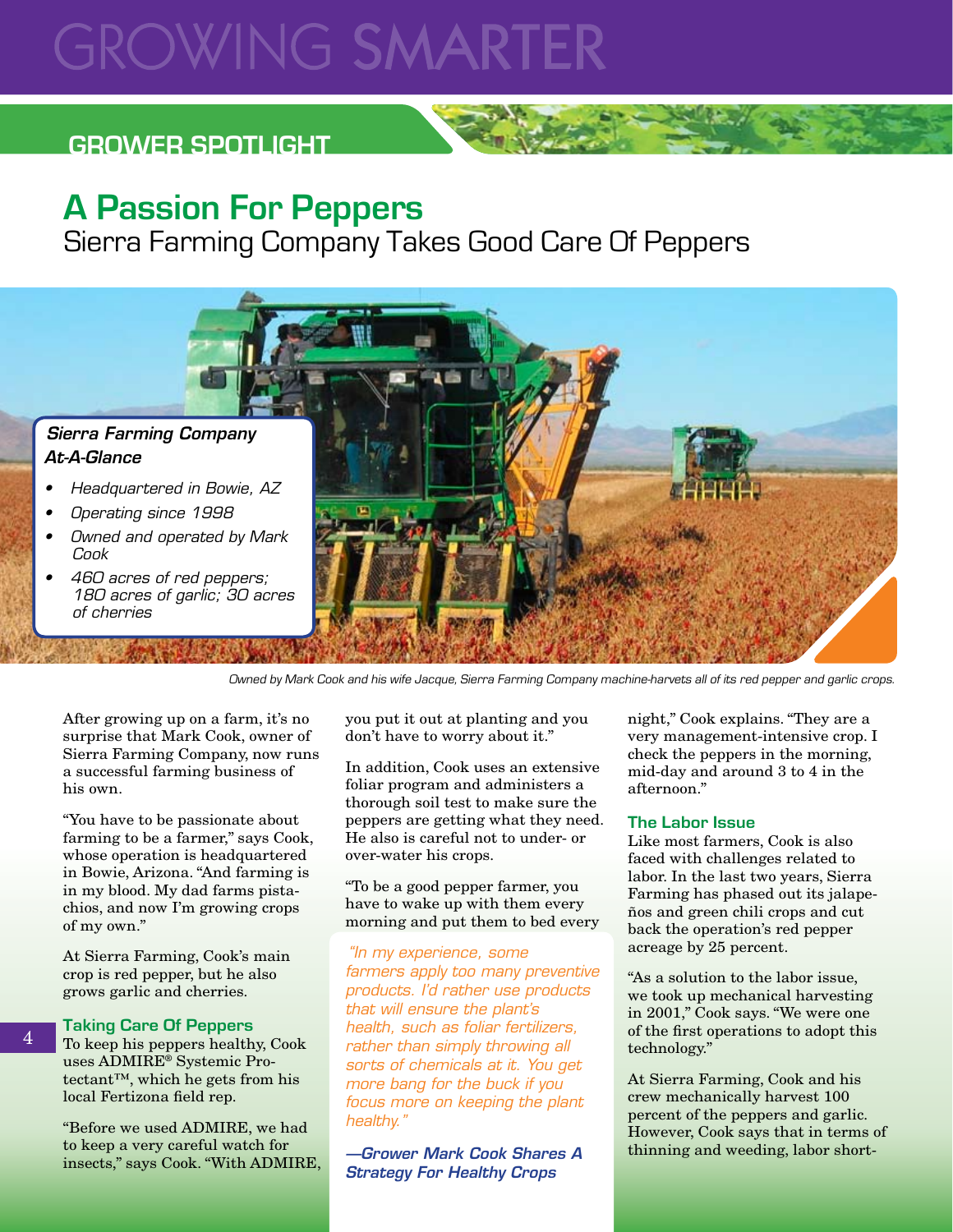ages continue to be an issue. He says he looks forward to the day when advanced technology can provide solutions.

#### **Dedicated Support From Fertizona**

A close partnership with Fertizona helps this farming operation maintain quality crops. With the help of Fertizona—Willcox Field Rep Kent Cleckler, Cook feels like Sierra Farming Company is in good hands. Cleckler visits Sierra Farming Company once a week, making sure everything is on track and delivering tailored solutions for the farm's specific needs.

"Kent Cleckler has been a huge help for this farm," Cook says. "Whatever it takes, he always goes the extra mile for us."

ADMIRE is a registered trademark of Bayer Corporation.

#### *Sierra Farming Company's Vineyard*

In addition to his pepper business, Cook owns Coronado Vineyards with his wife Jacque. Mike takes care of the grapes, while Jacque runs the winery. Located in Willcox at exit 344, Cook's vineyard is a perfectly situated spot for tourists looking to purchase a good bottle of wine.

"I wanted to try something different rather than traditional farming, and I was looking for something that wasn't so dependent on Mother Nature as well," says Cook.

With its high-desert climate, excellent sunlight intensity and soil compositions similar to France's best wine-growing regions, the Southeastern part of Arizona is slowly becoming a popular area to start a wine business. To ensure healthy grapes, Cook recommends a good foliar program and boron to control the growth of the fruit.

Cook adds, "This is our third year growing wine grapes, but it has been a fairly seamless transition. I come from a background of growing permanent crops such as apples and pistachios, so running this vineyard has been intuitive for me so far."

#### **Farewell To Larry Allison And John Simms**

Fertizona would like to announce the retirement of Larry Allison and John Simms. We'd like to thank Larry and John for all their years

of outstanding service and dedication to Fertizona. Both Larry and John have been valuable team players, and we wish them the best of luck for the future.



Gordon Goodwin, John Simms, Brian Daley and Mike Espil

Larry Allison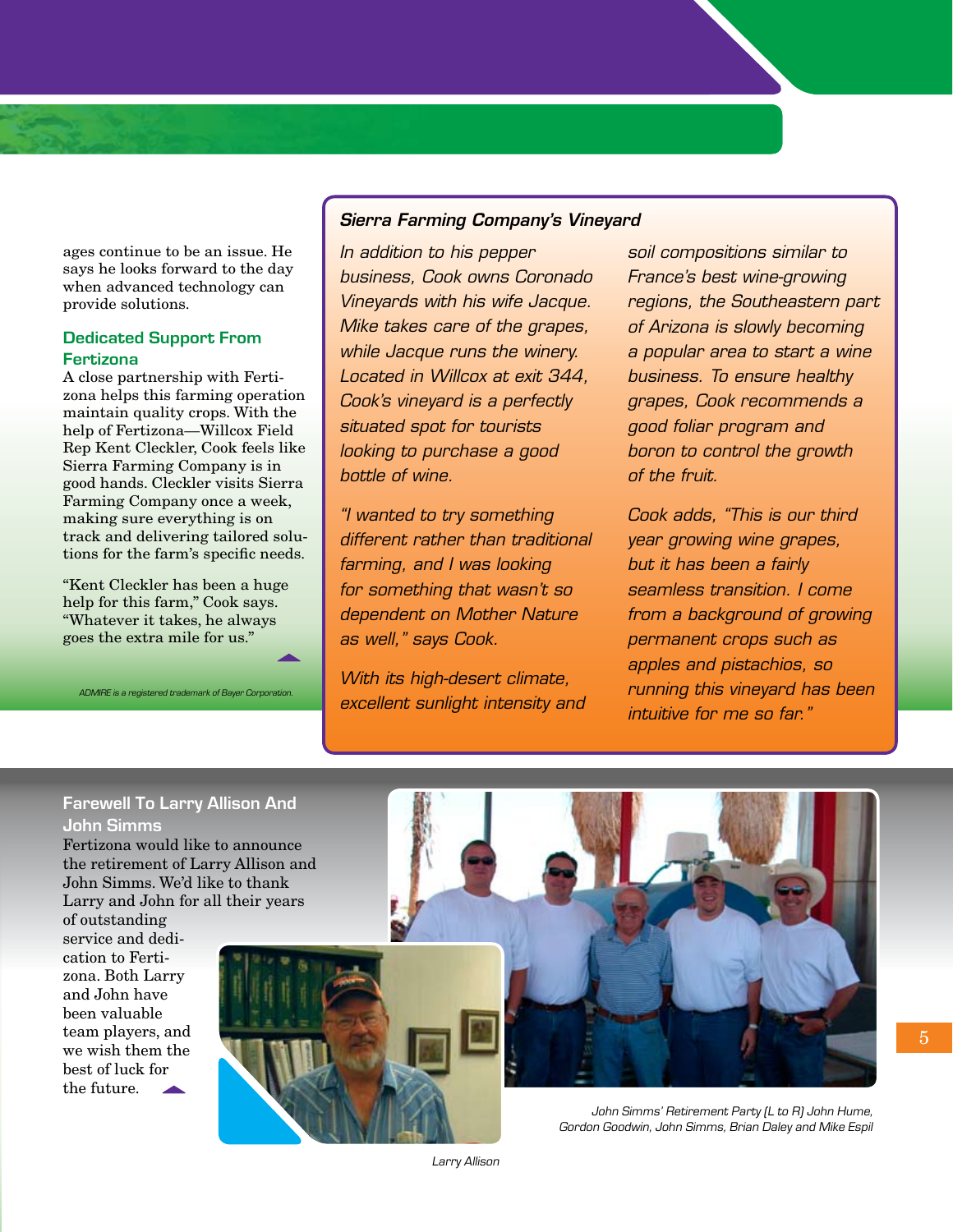## **GROWING SMARTER**

## **TECH HELP**

## **Fertizona Offers Injection Pumps**

Injection Pump Installation And Service Available At Fertizona & Compton Ag Services



quickly becoming a popular choice among golf courses. To meet this growing demand, we sell, install and service a wide variety of Neptune injection pumps.

"By applying fertilizers through the irrigation system, injection pumps can cut a golf course's labor costs substantially," says Fertizona—Fennemore Sales Rep Brandon Adams. "Injection pumps enable you to use many liquid soil ammendments and fertigate with all liquid fertilizers, including acid-based nitrogen and phosphate blends."

#### **Automatic Adjustment For Added Accuracy**

The injection pumps are dual head and have a rating of 30 gallons per hour. Each also comes with a control panel that can automatically adjust the speed of the pump based on how much water is being dispersed.

"If there's a fluctuation in water volume, the control panel reads it and sends a signal to the pump to correct it," says Fertizona— Fennemore Sales Rep Tim Lowry.

The pump allows superintendents to decide how much fertilizer they want to apply over a watering cycle. For example, you can apply half a pound of nitrogen irrigated over a 30-day cycle or one pound of nitrogen over a 15-day period.

#### **Servicing All Your Injection Pump Needs**

"Our customer service sets us apart from the rest," Lowry says. "We provide our customers with exceptional service. In addition to selling these systems, we also can install and service them—making sure you get the performance needed for your particular course." *Injection Pump Calibration Tips*

- When switching between products, make sure all lines are flushed out before starting the new product. Fertizona provides flush hoses for this purpose.
- Before starting a new product, flush out tanks and clean out the injection quills to avoid contamination.
- Use the calibration tube to find out exactly how many ounces per gallon of liquid fertilizer you're putting out on the golf course.
- When changing from one product to the next, always check the calibration for products with varying volume and weight. If you're off by 3-4% in volume based on weight, you might be over- or under-applying the fertilizer.

In addition to injection pumps for fertigation, we also offer chemigation and acid/chlorine pumps. For all your injection pump needs, check with your local field rep.  $\triangle$ 

#### Satisfied Customers

Roger Brashear – Blackstone Country Club, Peoria, AZ Ron Cunningham – Saddlebrook Golf Course, Tucson, AZ Mark Gorga – Briarwood Country Club, Sun City West, AZ Jimmy Hulett – 500 Club Golf Course, Phoenix, AZ Bill Kostes – Country Club at DC Ranch, Scottsdale, AZ Ryan McFarlin – The Estancia Club, Scottsdale, AZ Joe Miller – The Golf Club at Eagle Mountain, Scottsdale, AZ Karl Olson – Desert Forest Golf Club, Scottsdale, AZ Jeff Plotts – TPC of Scottsdale, Scottsdale, AZ Kenny Watkins – FireRock Country Club, Fountain Hills, AZ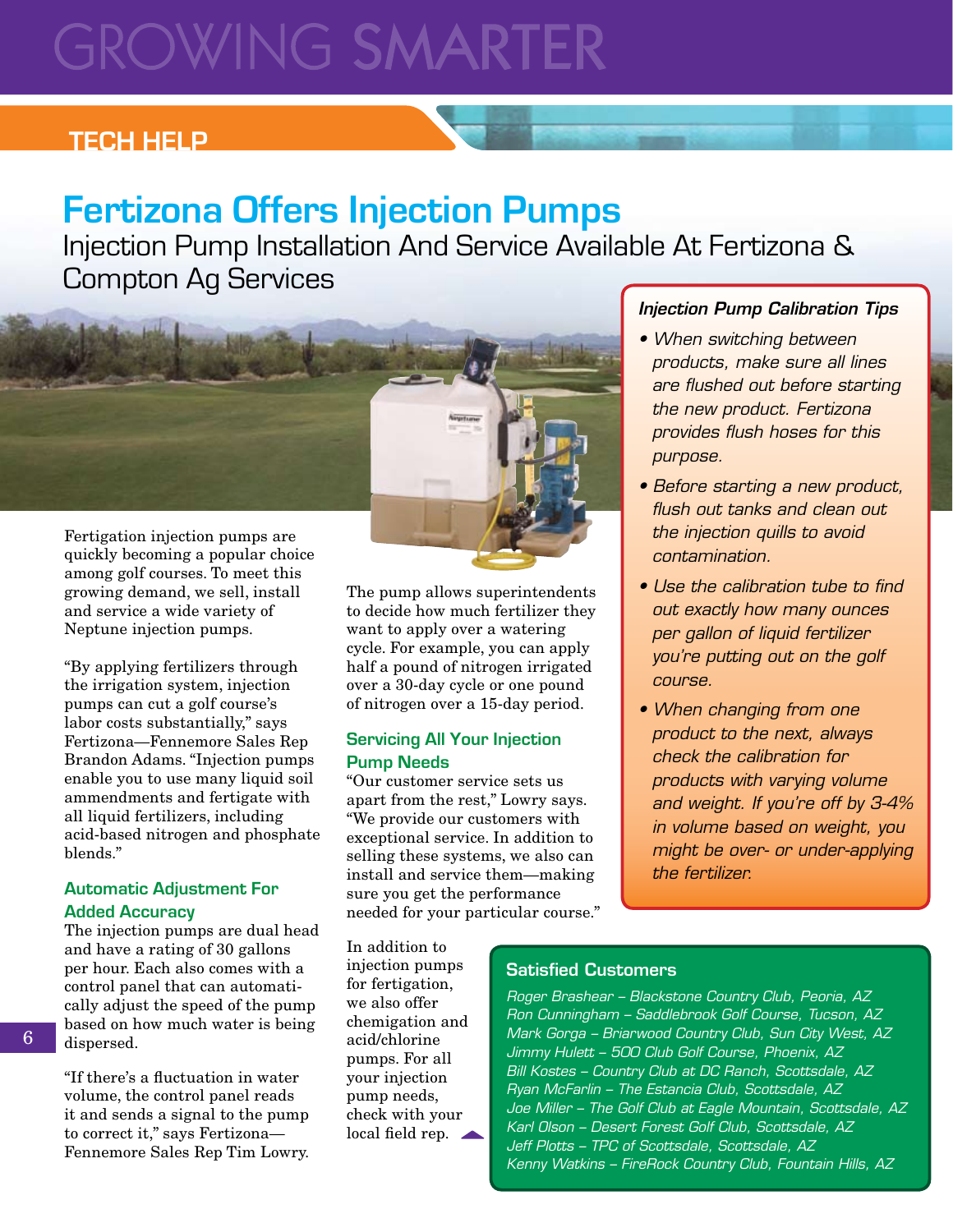### **Meet Your Rep**

## **Helping Growers And The Community** Karl Montoya: Mobile Reactor Expert And Community Activist

Fertizona is well known for having a dedicated team of talented field representatives who do whatever it takes to help make growers' lives easier. Fertizona's Karl Montoya is no exception. In fact, he has gone above and beyond the call of duty to provide his service and leadership to the entire community of Casa Grande.

#### **Ag Express' Mobile Reactor Guy**

Montoya, who has worked as a consultant/agriculture salesman for Fertizona for 14 years, is the guy you call for all your mobile reactor needs. Ag Express' mobile reactor combines super phosphoric acid, anhydrous ammonia and water to create a liquid 10-34-0 fertilizer—a staple product for many growers.

 "Our customers give us a call, and we react the products on site," explains Montoya. "The entire process takes about 5 hours per railcar and we can perform about 200 each year."

Montoya and his 2-man crew are on the road three to four weeks at a time traveling to different plants in Phoenix, Willcox and Yuma to perform this process.

"When I'm not handling the mobile reactor I'm an agricultural field representative," Montoya says. "I work closely with farmers, helping them grow a successful crop."

#### **Giving Back To Casa Grande**

Not only has Montoya taken charge of Ag Express' reactor, he's also taking the same leadership skills

to office. Montoya has recently been elected to city councilman of Casa Grande.

"I've lived in Casa Grande all my life, so it's exciting to see such tremendous growth and development taking place in my hometown," Montoya says. "Being so deeply involved in my community has pulled me into the political arena."

Montoya has done extensive volunteer work for Casa Grande's local police department, including serving as a leader of Citizens On Patrol. He is also president of the local chapter of Silent Witness and previously served as chairman of the Police Advisory Board.

"It's always been a passion of mine to give back to my community as much as I can," Montoya says. "I'm always looking for bigger challenges to tackle. It keeps me active."

Montoya continues, "One issue that is especially near and dear to my heart is public safety. My plan is to ensure that Casa Grande is equipped with the right





Karl Montoya looks out for his growers and his community.

resources to keep up with growth. One thing I'd also like to see is for the city to establish a better road infrastructure to make it easier for people to come in and out of Casa Grande. It's one way to keep Casa Grande growing and moving forward."

#### **Free Time With Montoya**

Running the mobile reactor, helping growers, volunteering for the police department and now serving as city councilman certainly keeps Montoya's plate full; however, he still manages to spend quality time with his two kids, Jake, 10, and Kara, 6. When time permits, Montoya enjoys fishing and hunting with his family. He is also actively involved with the Casa Grande Little League.